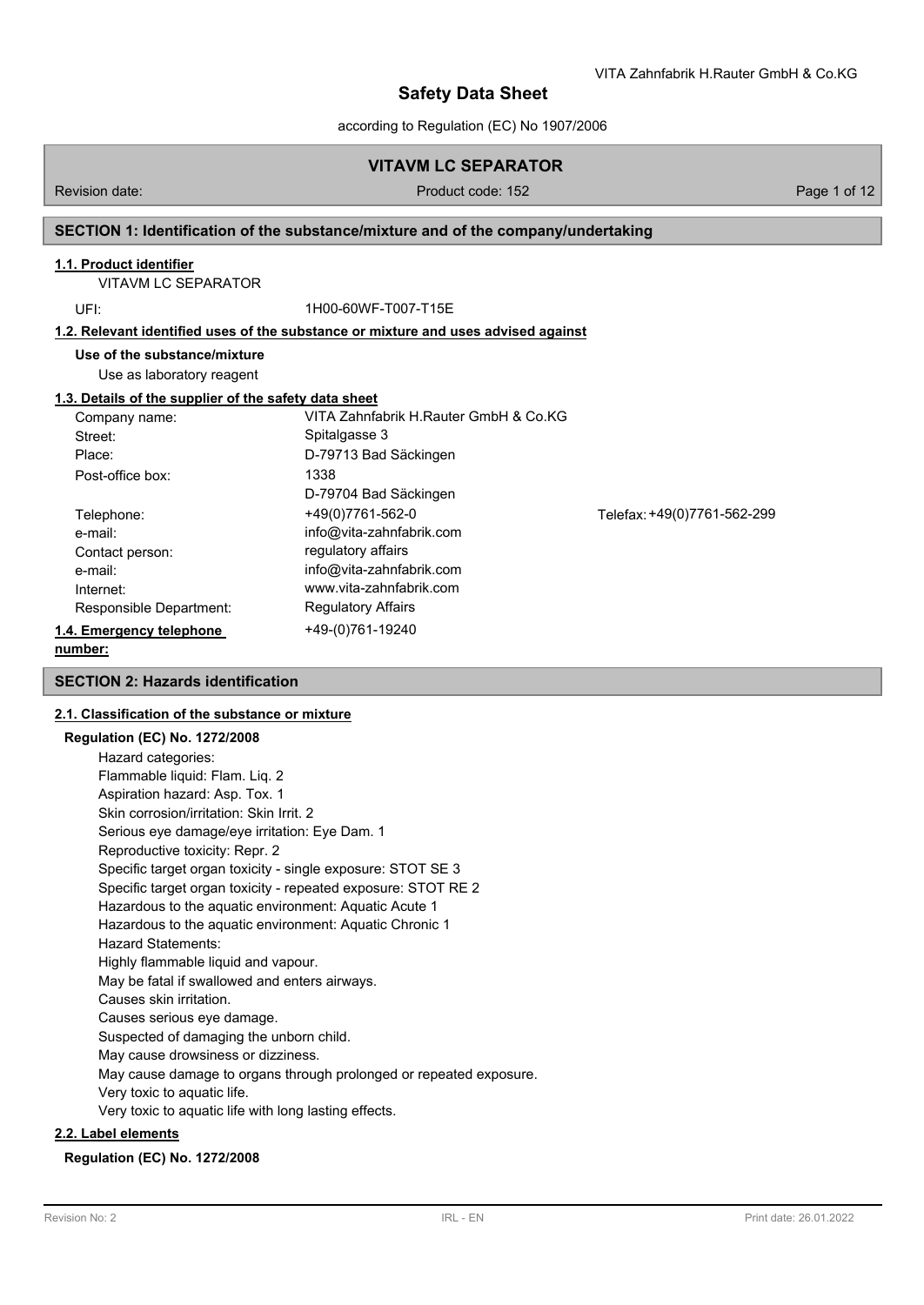according to Regulation (EC) No 1907/2006



# **2.3. Other hazards**

No information available.

## **SECTION 3: Composition/information on ingredients**

# **3.2. Mixtures**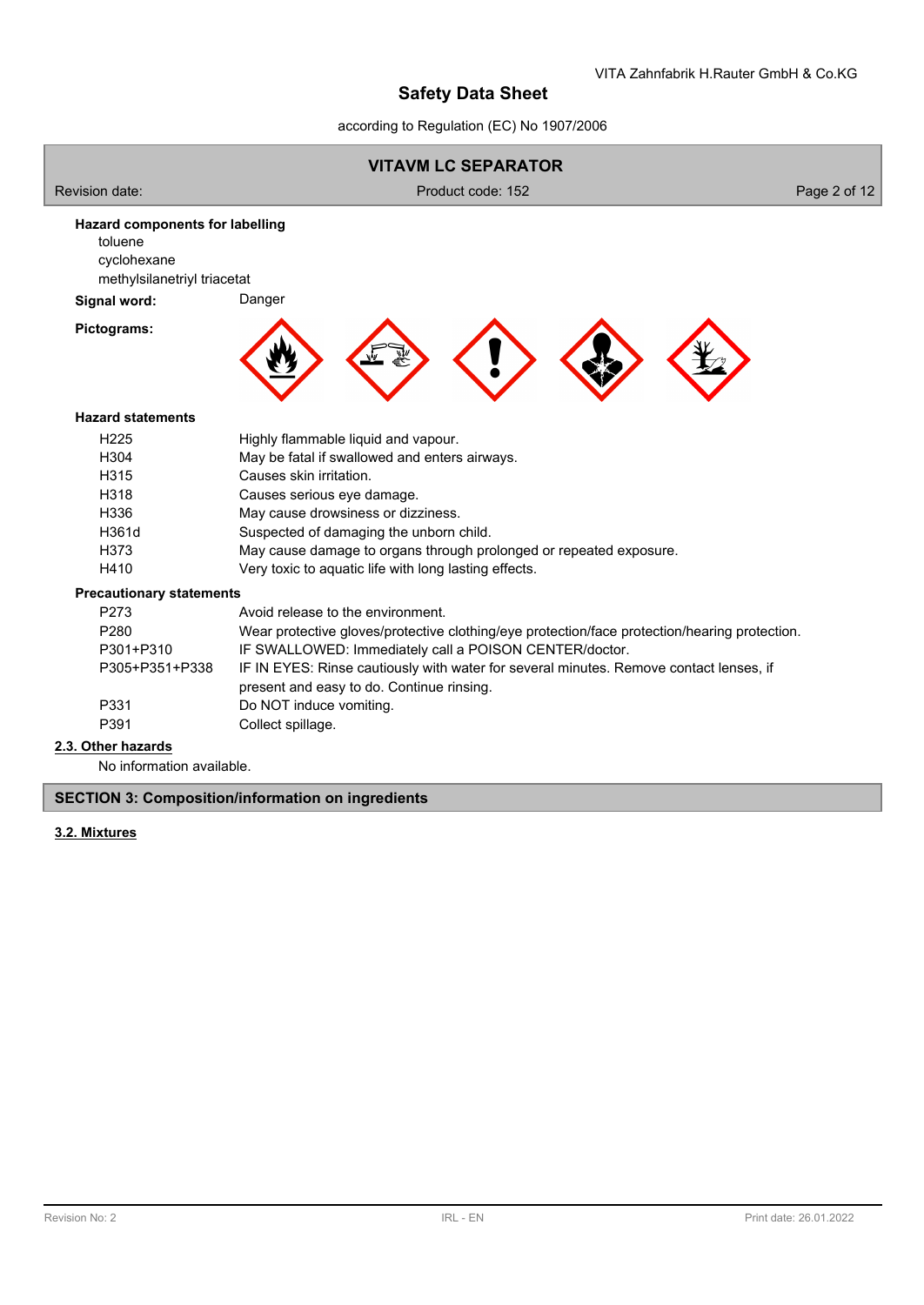according to Regulation (EC) No 1907/2006

# **VITAVM LC SEPARATOR**

Revision date: Product code: 152 Page 3 of 12

### **Hazardous components**

| <b>CAS No</b> | Chemical name                                                                                                             |              |                  |             |  |  |  |
|---------------|---------------------------------------------------------------------------------------------------------------------------|--------------|------------------|-------------|--|--|--|
|               | EC No                                                                                                                     | Index No     | <b>REACH No</b>  |             |  |  |  |
|               | <b>GHS Classification</b>                                                                                                 |              |                  |             |  |  |  |
| 110-82-7      | cyclohexane                                                                                                               |              |                  | $50 - 55\%$ |  |  |  |
|               | 203-806-2                                                                                                                 | 601-017-00-1 | 01-2119463273-41 |             |  |  |  |
|               | Flam. Lig. 2, Skin Irrit. 2, STOT SE 3, Asp. Tox. 1, Aguatic Acute 1, Aguatic Chronic 1; H225 H315<br>H336 H304 H400 H410 |              |                  |             |  |  |  |
| 108-88-3      | toluene                                                                                                                   |              | $10 - 5 \%$      |             |  |  |  |
|               | 203-625-9                                                                                                                 | 601-021-00-3 | 05-2114615130-69 |             |  |  |  |
|               | Flam. Lig. 2, Repr. 2, Skin Irrit. 2, STOT SE 3, STOT RE 2, Asp. Tox. 1; H225 H361d H315 H336<br>H373 H304                |              |                  |             |  |  |  |
| 4253-34-3     | methylsilanetriyl triacetat                                                                                               |              |                  |             |  |  |  |
|               | 224-221-9                                                                                                                 |              |                  |             |  |  |  |
|               | Acute Tox. 4, Skin Corr. 1B; H302 H314 EUH014                                                                             |              |                  |             |  |  |  |
| 1067-33-0     | dibutyltin diacetate                                                                                                      |              | < 1 %            |             |  |  |  |
|               | 213-928-8                                                                                                                 |              |                  |             |  |  |  |
|               | Acute Tox. 2, Skin Irrit. 2, Eye Irrit. 2, STOT SE 3; H300 H315 H319 H335                                                 |              |                  |             |  |  |  |
|               |                                                                                                                           |              |                  |             |  |  |  |

Full text of H and EUH statements: see section 16.

# **Specific Conc. Limits, M-factors and ATE**

| <b>CAS No</b> | <b>IEC No</b>                                                              | <b>Chemical name</b>                     |             |  |  |  |  |  |
|---------------|----------------------------------------------------------------------------|------------------------------------------|-------------|--|--|--|--|--|
|               |                                                                            | Specific Conc. Limits, M-factors and ATE |             |  |  |  |  |  |
| 110-82-7      | cyclohexane                                                                | $50 - 55$ %                              |             |  |  |  |  |  |
|               | dermal: LD50 = 12705 mg/kg                                                 |                                          |             |  |  |  |  |  |
| 108-88-3      | 203-625-9                                                                  | Itoluene                                 | $10 - 55$ % |  |  |  |  |  |
|               | $\lambda$ inhalation: LC50 = 49 mg/l (vapours); dermal: LD50 = 12200 mg/kg |                                          |             |  |  |  |  |  |
| 4253-34-3     | 224-221-9                                                                  | methylsilanetriyl triacetat              |             |  |  |  |  |  |
|               | oral: ATE = 500 mg/kg                                                      |                                          |             |  |  |  |  |  |
| 1067-33-0     | 213-928-8                                                                  | dibutyltin diacetate                     | $< 1 \%$    |  |  |  |  |  |
|               | dermal: LD50 = 2320 mg/kg; oral: LD50 = 32 mg/kg                           |                                          |             |  |  |  |  |  |

# **SECTION 4: First aid measures**

## **4.1. Description of first aid measures**

### **After inhalation**

Provide fresh air. Medical treatment necessary.

#### **After contact with skin**

After contact with skin, wash immediately with plenty of water and soap. Take off immediately all contaminated clothing and wash it before reuse. Medical treatment necessary.

### **After contact with eyes**

In case of contact with eyes flush immediately with plenty of flowing water for 10 to 15 minutes holding eyelids apart and consult an ophthalmologist.

### **After ingestion**

Observe risk of aspiration if vomiting occurs.

#### **4.2. Most important symptoms and effects, both acute and delayed**

No information available.

# **4.3. Indication of any immediate medical attention and special treatment needed**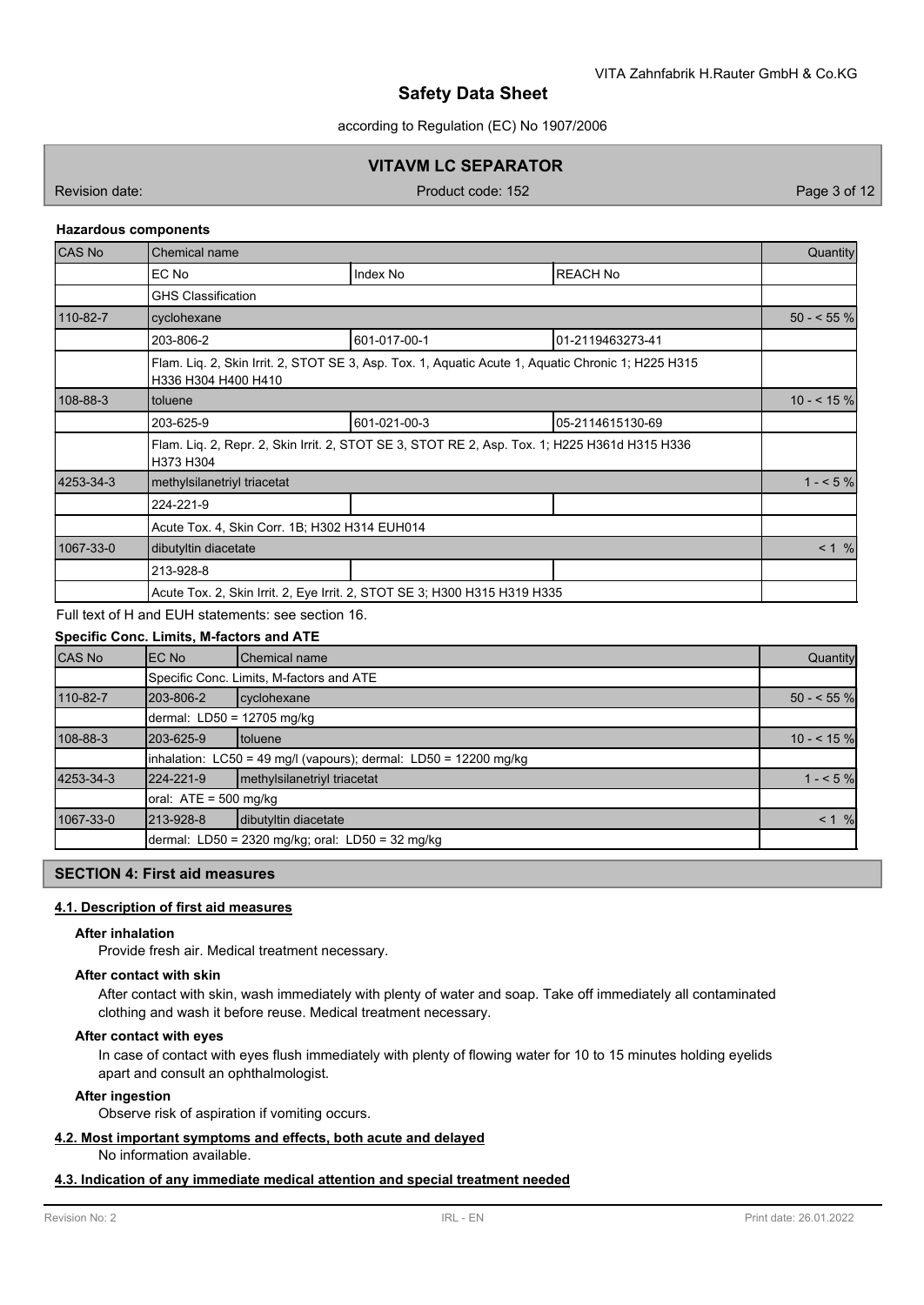according to Regulation (EC) No 1907/2006

# **VITAVM LC SEPARATOR**

Revision date: Product code: 152 Page 4 of 12

Treat symptomatically.

### **SECTION 5: Firefighting measures**

#### **5.1. Extinguishing media**

#### **Suitable extinguishing media**

Carbon dioxide (CO2), Foam, Extinguishing powder.

#### **Unsuitable extinguishing media**

Water.

#### **5.2. Special hazards arising from the substance or mixture**

Highly flammable. Vapours can form explosive mixtures with air.

#### **5.3. Advice for firefighters**

Wear a self-contained breathing apparatus and chemical protective clothing. Full protection suit.

#### **Additional information**

Use water spray jet to protect personnel and to cool endangered containers. Suppress gases/vapours/mists with water spray jet. Collect contaminated fire extinguishing water separately. Do not allow entering drains or surface water.

# **SECTION 6: Accidental release measures**

#### **6.1. Personal precautions, protective equipment and emergency procedures**

#### **General advice**

Remove all sources of ignition. Provide adequate ventilation. Do not breathe gas/fumes/vapour/spray. Avoid contact with skin, eyes and clothes. Use personal protection equipment.

#### **6.2. Environmental precautions**

Do not allow uncontrolled discharge of product into the environment. Explosion risk.

#### **6.3. Methods and material for containment and cleaning up**

#### **Other information**

Absorb with liquid-binding material (sand, diatomaceous earth, acid- or universal binding agents). Treat the recovered material as prescribed in the section on waste disposal.

### **6.4. Reference to other sections**

Safe handling: see section 7 Personal protection equipment: see section 8 Disposal: see section 13

# **SECTION 7: Handling and storage**

# **7.1. Precautions for safe handling**

## **Advice on safe handling**

If handled uncovered, arrangements with local exhaust ventilation have to be used. Do not breathe gas/fumes/vapour/spray.

### **Advice on protection against fire and explosion**

Keep away from sources of ignition - No smoking. Take precautionary measures against static discharges. Vapours can form explosive mixtures with air.

#### **Advice on general occupational hygiene**

Remove contaminated, saturated clothing immediately. Draw up and observe skin protection programme. Wash hands and face before breaks and after work and take a shower if necessary. When using do not eat, drink, smoke, sniff.

## **7.2. Conditions for safe storage, including any incompatibilities**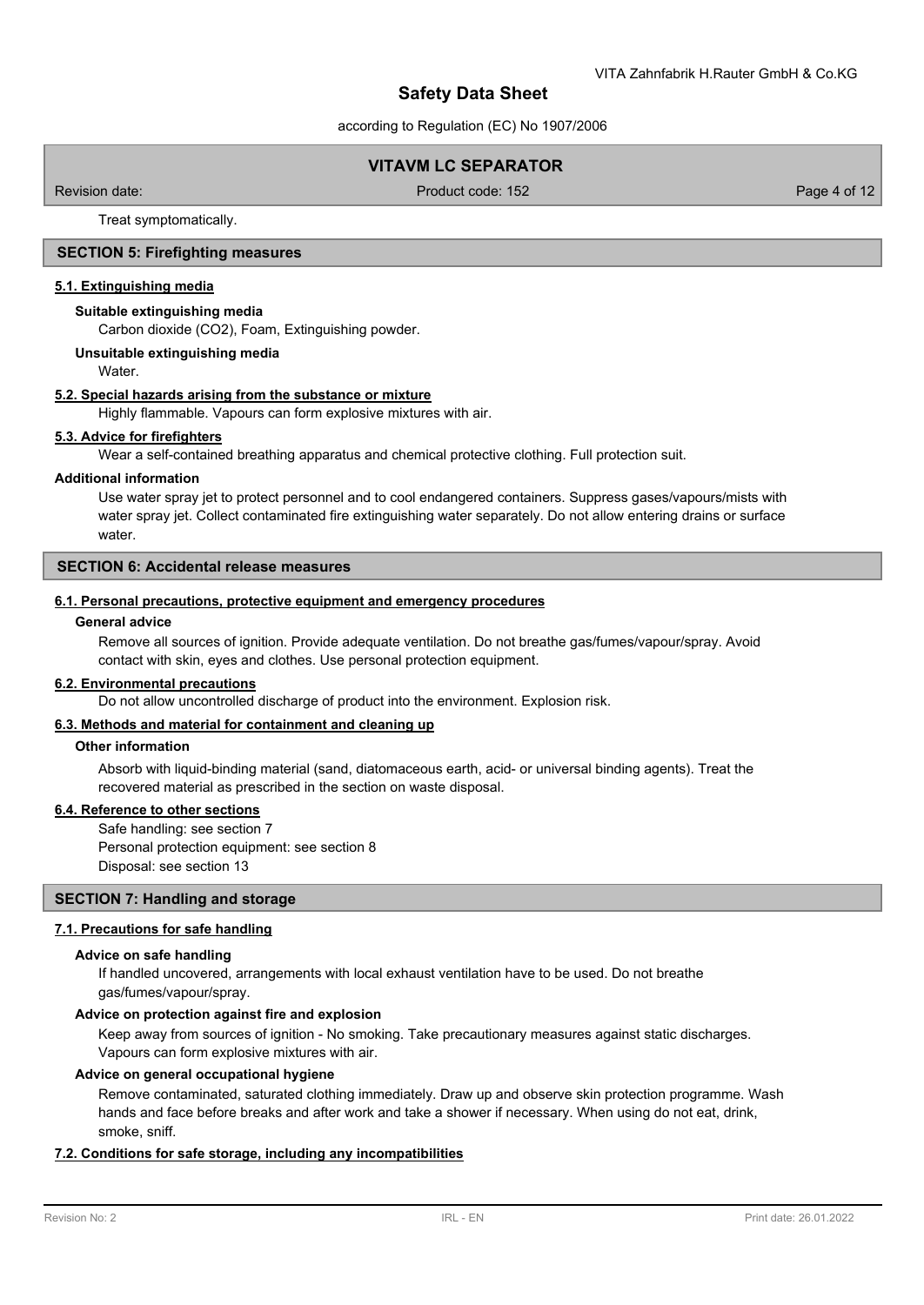according to Regulation (EC) No 1907/2006

# **VITAVM LC SEPARATOR**

Revision date: Product code: 152 Page 5 of 12

### **Requirements for storage rooms and vessels**

Keep container tightly closed. Keep locked up. Store in a place accessible by authorized persons only. Provide adequate ventilation as well as local exhaustion at critical locations. Keep in a cool, well-ventilated place. Keep away from heat, hot surfaces, sparks, open flames and other ignition sources. No smoking.

#### **Hints on joint storage**

Do not store together with: Oxidizing agent. Pyrophoric or self-heating substances.

### **7.3. Specific end use(s)**

Use as laboratory reagent

## **SECTION 8: Exposure controls/personal protection**

### **8.1. Control parameters**

#### **Occupational exposure limits**

| l CAS No | <b>Substance</b>   | ppm  | mg/m <sup>3</sup> | fib/cm <sup>3</sup> | Category      | Origin |
|----------|--------------------|------|-------------------|---------------------|---------------|--------|
| 110-82-7 | <b>Cyclohexane</b> | 200l | 700               |                     | TWA (8 h)     |        |
| 108-88-3 | 'Toluene           | 50   | 192               |                     | TWA (8 h)     |        |
|          |                    | 100I | 384               |                     | STEL (15 min) |        |

#### **Biological limit values**

| <b>ICAS No</b> | Substance      | Parameter | <b>Value</b>    | <sup>I</sup> Test material | Sampling time                               |
|----------------|----------------|-----------|-----------------|----------------------------|---------------------------------------------|
| 108-88-3       | <b>Toluene</b> | Toluene   | 0.02 mg/L Blood |                            | <b>IPrior to last shift</b><br>lof workweek |

#### **8.2. Exposure controls**



## **Appropriate engineering controls**

If handled uncovered, arrangements with local exhaust ventilation have to be used. Do not breathe gas/fumes/vapour/spray.

#### **Individual protection measures, such as personal protective equipment**

#### **Eye/face protection**

Suitable eye protection: goggles.

#### **Hand protection**

When handling with chemical substances, protective gloves must be worn with the CE-label including the four control digits. The quality of the protective gloves resistant to chemicals must be chosen as a function of the specific working place concentration and quantity of hazardous substances. For special purposes, it is recommended to check the resistance to chemicals of the protective gloves mentioned above together with the supplier of these gloves. Recommended glove articles KCL Dermatril P Breakthrough time: 60 min NBR (Nitrile rubber)

#### **Skin protection**

Flame-retardant protective clothing. Wear anti-static footwear and clothing Wear suitable protective clothing.

#### **Respiratory protection**

In case of inadequate ventilation wear respiratory protection. Technical ventilation of workplace Provide adequate ventilation as well as local exhaustion at critical locations.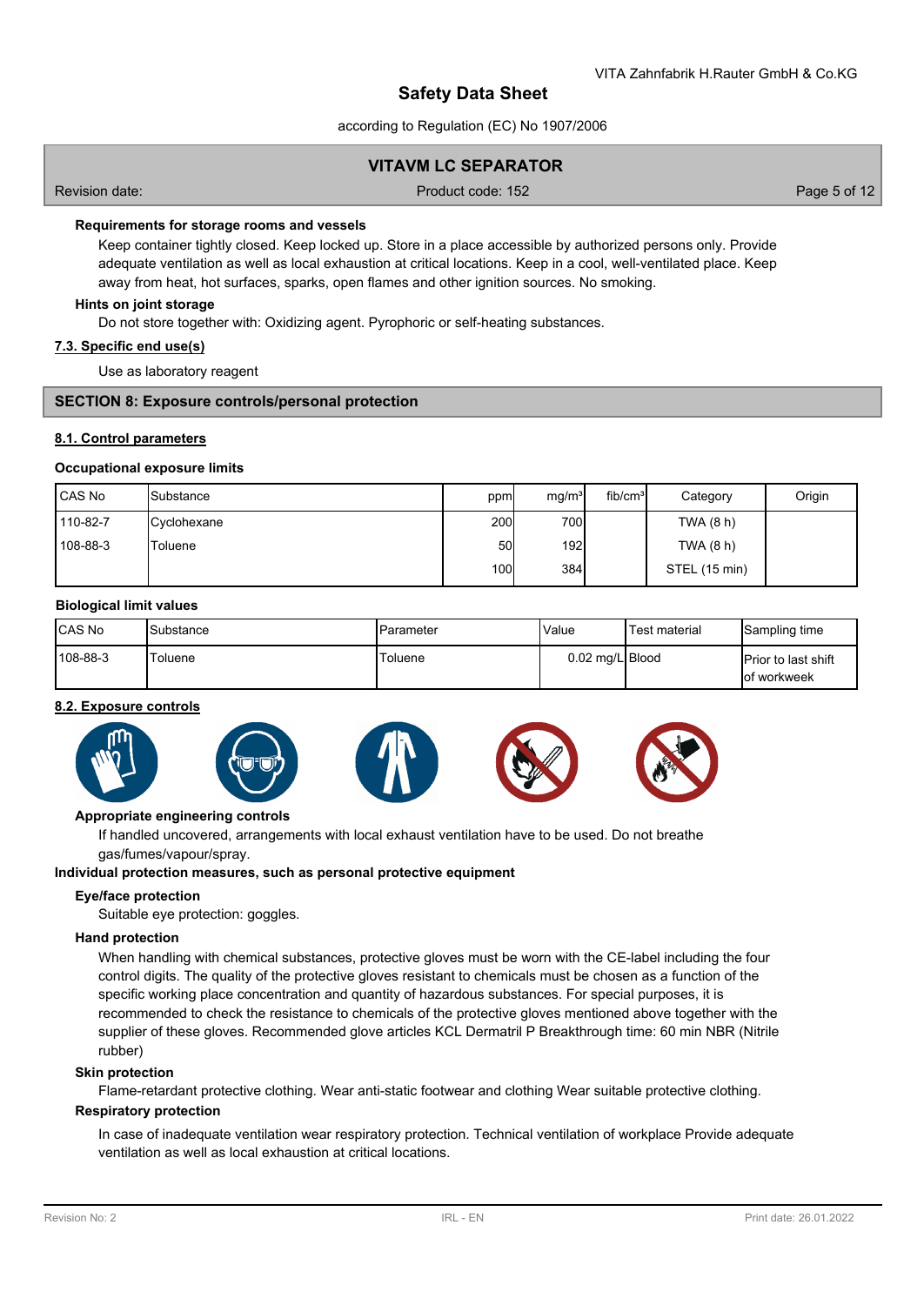**Test method**

# **Safety Data Sheet**

according to Regulation (EC) No 1907/2006

# **VITAVM LC SEPARATOR**

Revision date: Product code: 152 Product code: 152 Page 6 of 12

# **SECTION 9: Physical and chemical properties**

# **9.1. Information on basic physical and chemical properties**

| Physical state: | Liquid         |
|-----------------|----------------|
| Colour:         | translucent    |
| Odour:          | characteristic |
|                 |                |

| Changes in the physical state                                 |                           |                  |
|---------------------------------------------------------------|---------------------------|------------------|
| Melting point/freezing point:                                 | not determined            |                  |
| Boiling point or initial boiling point and                    | 77 °C                     |                  |
| boiling range:                                                |                           |                  |
| Flash point:                                                  | < 5 °C                    |                  |
| <b>Flammability</b>                                           |                           |                  |
| Solid/liquid:                                                 | not applicable            |                  |
| Gas:                                                          | not applicable            |                  |
| <b>Explosive properties</b><br>The product is not: Explosive. |                           |                  |
| Lower explosion limits:                                       | 1,2 vol. %                |                  |
| Upper explosion limits:                                       | 8,3 vol. %                |                  |
| Auto-ignition temperature:                                    |                           | 260 °C DIN 51794 |
| <b>Self-ignition temperature</b>                              |                           |                  |
| Solid:                                                        | not applicable            |                  |
| Gas:                                                          | not applicable            |                  |
| Decomposition temperature:                                    | not determined            |                  |
| pH-Value:                                                     | not determined            |                  |
| Water solubility:                                             | No                        |                  |
| Solubility in other solvents<br>not determined                |                           |                  |
| Partition coefficient n-octanol/water:                        | not determined            |                  |
| Vapour pressure:<br>(at 50 $°C$ )                             | <=1100 hPa                |                  |
| Density:                                                      | 0,86700 g/cm <sup>3</sup> |                  |
| Relative vapour density:                                      | not determined            |                  |
| 9.2. Other information                                        |                           |                  |
|                                                               |                           |                  |
| Oxidizing properties                                          |                           |                  |
| Not oxidising.                                                |                           |                  |
| Solid content:                                                | 0,0%                      |                  |
| Evaporation rate:                                             | not determined            |                  |
| <b>Further Information</b>                                    |                           |                  |

# **SECTION 10: Stability and reactivity**

### **10.1. Reactivity**

Highly flammable.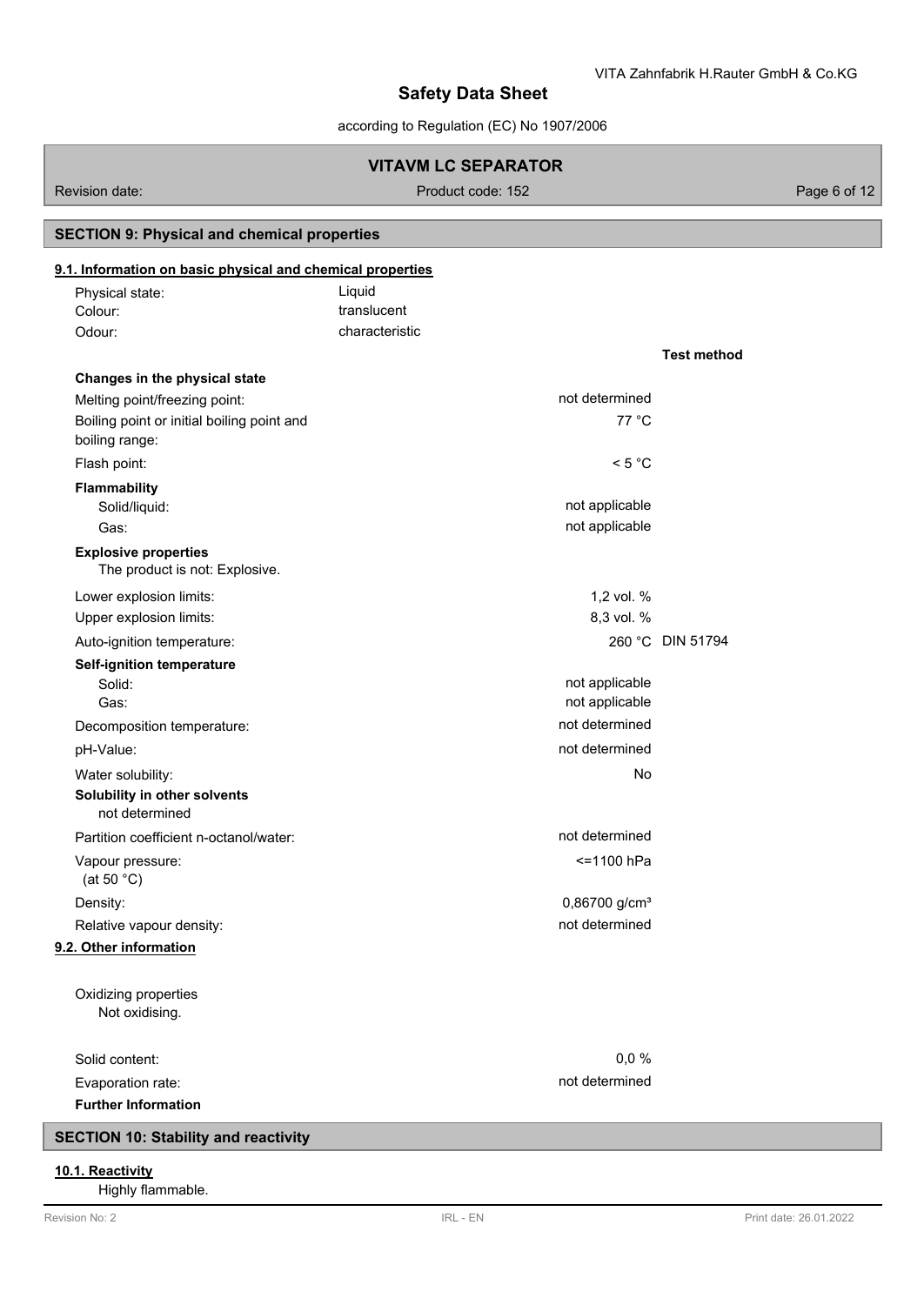according to Regulation (EC) No 1907/2006

# **VITAVM LC SEPARATOR**

Revision date: Product code: 152 Page 7 of 12

# **10.2. Chemical stability**

The product is stable under storage at normal ambient temperatures.

### **10.3. Possibility of hazardous reactions**

No known hazardous reactions.

# **10.4. Conditions to avoid**

Keep away from sources of heat (e.g. hot surfaces), sparks and open flames. Vapours can form explosive mixtures with air.

#### **10.5. Incompatible materials**

## No information available.

### **10.6. Hazardous decomposition products**

No known hazardous decomposition products.

### **SECTION 11: Toxicological information**

## **11.1. Information on hazard classes as defined in Regulation (EC) No 1272/2008**

#### **Acute toxicity**

Based on available data, the classification criteria are not met.

| CAS No    | Chemical name               |                           |          |         |               |        |  |
|-----------|-----------------------------|---------------------------|----------|---------|---------------|--------|--|
|           | Exposure route              | Dose                      |          | Species | Source        | Method |  |
| 110-82-7  | cyclohexane                 |                           |          |         |               |        |  |
|           | dermal                      | LD50<br>mg/kg             | 12705    |         |               |        |  |
| 108-88-3  | toluene                     |                           |          |         |               |        |  |
|           | dermal                      | LD <sub>50</sub><br>mg/kg | 12200    | Rabbit  | <b>GESTIS</b> |        |  |
|           | inhalation (4 h) vapour     | LC50                      | 49 mg/l  | Rat     | <b>GESTIS</b> |        |  |
| 4253-34-3 | methylsilanetriyl triacetat |                           |          |         |               |        |  |
|           | oral                        | <b>ATE</b><br>mg/kg       | 500      |         |               |        |  |
| 1067-33-0 | dibutyltin diacetate        |                           |          |         |               |        |  |
|           | oral                        | LD <sub>50</sub>          | 32 mg/kg |         |               |        |  |
|           | dermal                      | LD50<br>mg/kg             | 2320     |         |               |        |  |

# **Irritation and corrosivity**

Causes skin irritation.

Causes serious eye damage.

### **Sensitising effects**

Based on available data, the classification criteria are not met.

#### **Carcinogenic/mutagenic/toxic effects for reproduction**

Suspected of damaging the unborn child. (toluene)

Germ cell mutagenicity: Based on available data, the classification criteria are not met.

Carcinogenicity: Based on available data, the classification criteria are not met.

# **STOT-single exposure**

May cause drowsiness or dizziness. (cyclohexane)

#### **STOT-repeated exposure**

May cause damage to organs through prolonged or repeated exposure. (toluene)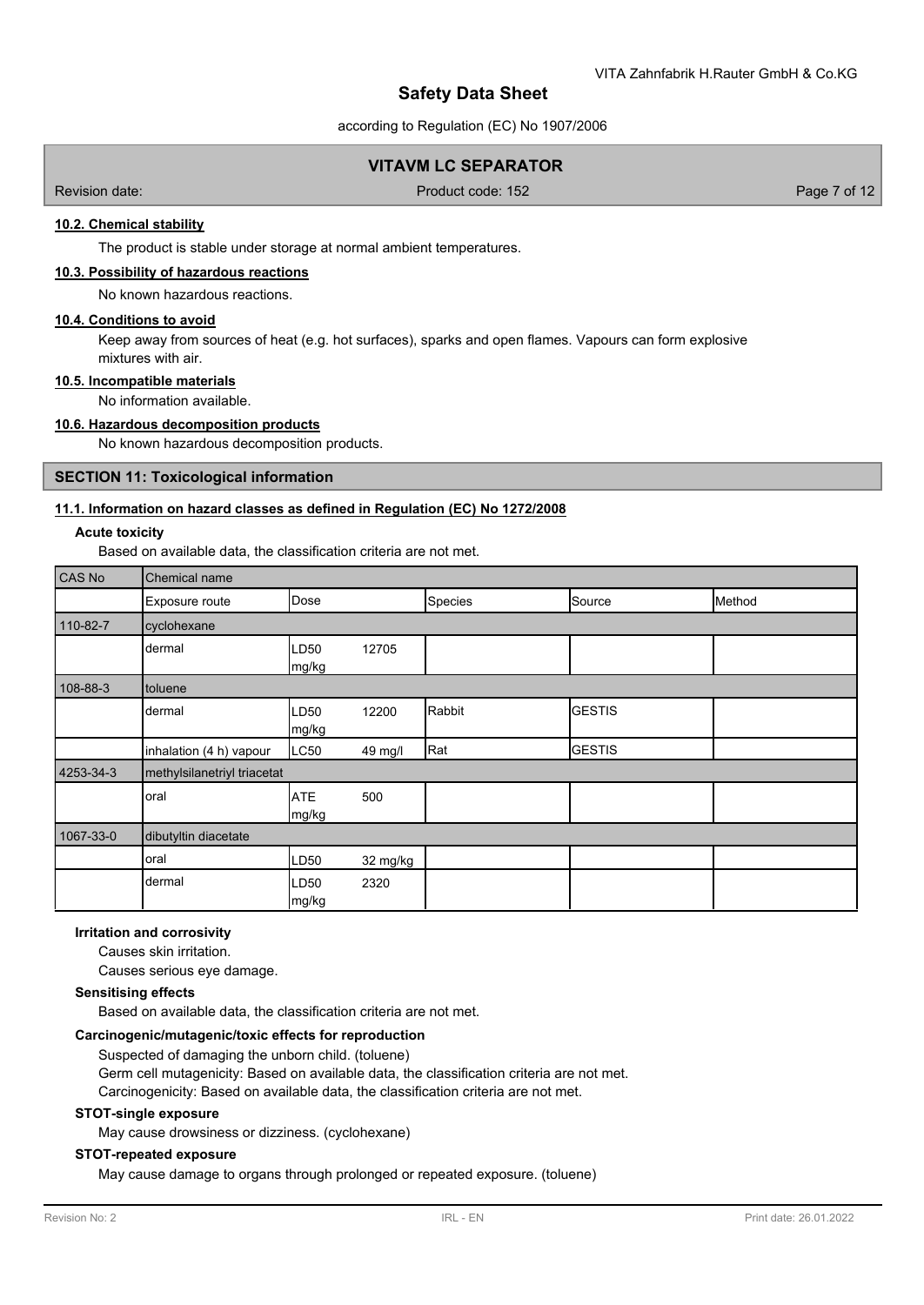according to Regulation (EC) No 1907/2006

# **VITAVM LC SEPARATOR**

Revision date: Product code: 152 Page 8 of 12

### **Aspiration hazard**

May be fatal if swallowed and enters airways.

# **Additional information on tests**

The mixture is classified as hazardous according to regulation (EC) No 1272/2008 [CLP]. Special hazards arising from the substance or mixture!

### **SECTION 12: Ecological information**

# **12.1. Toxicity**

Very toxic to aquatic life with long lasting effects.

| <b>CAS No</b> | Chemical name        |                           |                   |       |                        |                |                 |  |  |  |
|---------------|----------------------|---------------------------|-------------------|-------|------------------------|----------------|-----------------|--|--|--|
|               | Aquatic toxicity     | Dose                      |                   |       | I [h]   [d] Species    | ISource        | <b>I</b> Method |  |  |  |
| 108-88-3      | toluene              |                           |                   |       |                        |                |                 |  |  |  |
|               | Acute fish toxicity  | <b>LC50</b>               | $13 \text{ mg/l}$ |       | 96 hlCarassius auratus | IIUCLID        |                 |  |  |  |
|               | Acute algae toxicity | ErC <sub>50</sub><br>mg/l | 12,5              | 72 hl |                        | <b>IGESTIS</b> |                 |  |  |  |

### **12.2. Persistence and degradability**

The product has not been tested.

#### **12.3. Bioaccumulative potential**

The product has not been tested.

## **Partition coefficient n-octanol/water**

| <b>CAS No</b> | <b>Chemical name</b> | Log Pow<br>. |
|---------------|----------------------|--------------|
| 108-88-3      | Itoluene             | $\sim$ 70    |

# **12.4. Mobility in soil**

The product has not been tested.

# **12.5. Results of PBT and vPvB assessment**

The product has not been tested.

# **12.7. Other adverse effects**

No information available.

## **Further information**

Do not allow to enter into surface water or drains. Do not allow to enter into soil/subsoil.

### **SECTION 13: Disposal considerations**

#### **13.1. Waste treatment methods**

### **Disposal recommendations**

Do not allow to enter into surface water or drains. Do not allow to enter into soil/subsoil. Dispose of waste according to applicable legislation.

#### **Contaminated packaging**

Hazardous waste according to Directive 2008/98/EC (waste framework directive). Handle contaminated packages in the same way as the substance itself.

|  |  |  | <b>SECTION 14: Transport information</b> |
|--|--|--|------------------------------------------|
|--|--|--|------------------------------------------|

#### **Land transport (ADR/RID)**

| 14.1. UN number or ID number:     | UN 1993                                |
|-----------------------------------|----------------------------------------|
| 14.2. UN proper shipping name:    | FLAMMABLE LIQUID, N.O.S. (cyclohexane) |
| 14.3. Transport hazard class(es): | з                                      |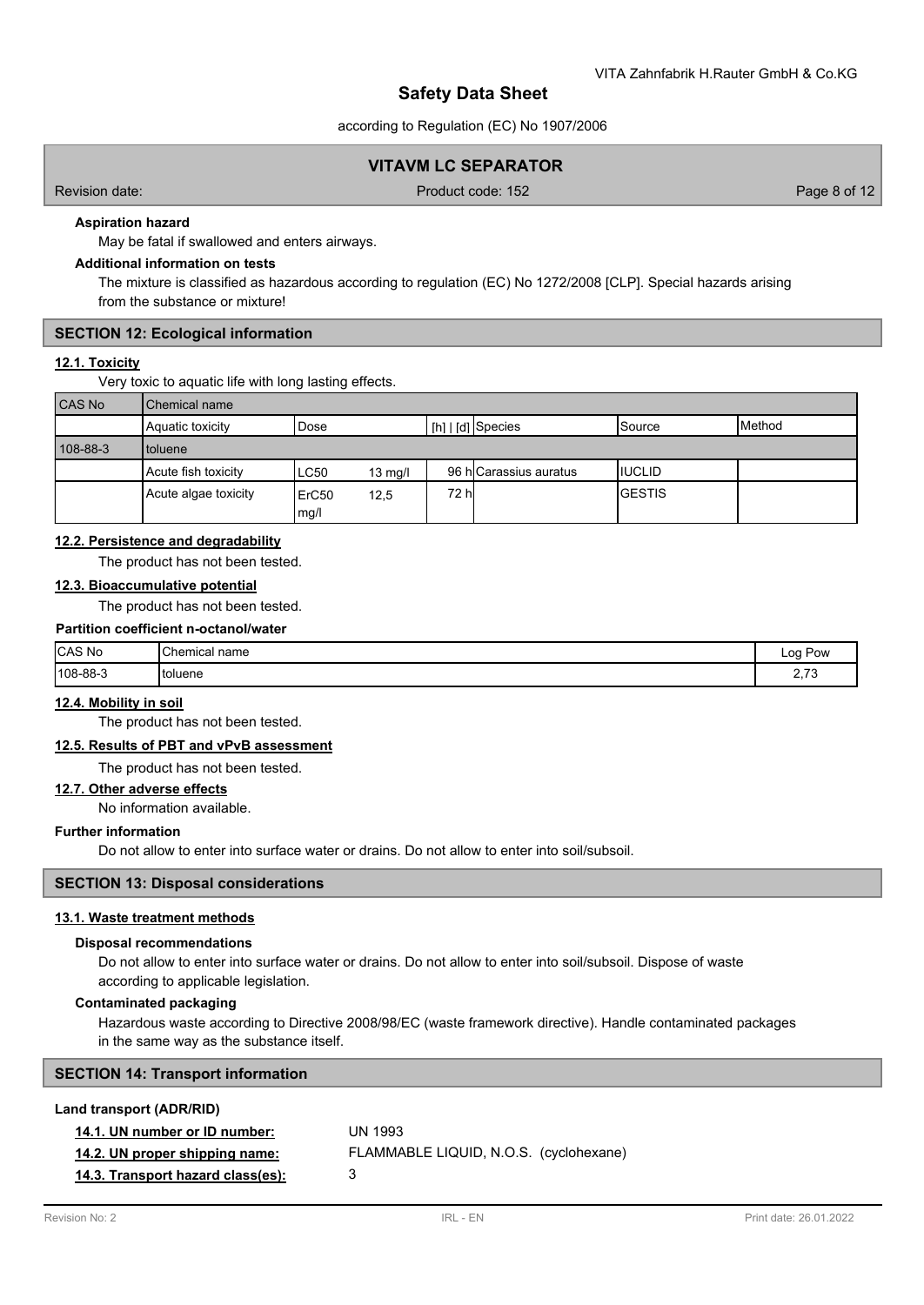according to Regulation (EC) No 1907/2006

| <b>VITAVM LC SEPARATOR</b>              |                                        |              |
|-----------------------------------------|----------------------------------------|--------------|
| Revision date:                          | Product code: 152                      | Page 9 of 12 |
| 14.4. Packing group:                    | $\mathbf{II}$                          |              |
| Hazard label:                           | 3                                      |              |
|                                         |                                        |              |
|                                         |                                        |              |
|                                         |                                        |              |
| Classification code:                    | F <sub>1</sub>                         |              |
| <b>Special Provisions:</b>              | 274 601 640D                           |              |
| Limited quantity:<br>Excepted quantity: | 1 L<br>E <sub>2</sub>                  |              |
| Transport category:                     | $\overline{2}$                         |              |
| Hazard No:                              | 33                                     |              |
| Tunnel restriction code:                | D/E                                    |              |
| Inland waterways transport (ADN)        |                                        |              |
| 14.1. UN number or ID number:           | <b>UN 1993</b>                         |              |
| 14.2. UN proper shipping name:          | FLAMMABLE LIQUID, N.O.S. (cyclohexane) |              |
| 14.3. Transport hazard class(es):       | 3                                      |              |
| 14.4. Packing group:                    | Ш                                      |              |
| Hazard label:                           | 3                                      |              |
|                                         |                                        |              |
|                                         |                                        |              |
| Classification code:                    | F <sub>1</sub>                         |              |
| <b>Special Provisions:</b>              | 274 601 640D                           |              |
| Limited quantity:                       | 1 <sub>L</sub>                         |              |
| Excepted quantity:                      | E2                                     |              |
| <b>Marine transport (IMDG)</b>          |                                        |              |
| 14.1. UN number or ID number:           | <b>UN 1993</b>                         |              |
| 14.2. UN proper shipping name:          | FLAMMABLE LIQUID, N.O.S. (cyclohexane) |              |
| 14.3. Transport hazard class(es):       | 3                                      |              |
| 14.4. Packing group:                    | Ш                                      |              |
| Hazard label:                           | 3                                      |              |
|                                         |                                        |              |
|                                         |                                        |              |
| <b>Special Provisions:</b>              | 274                                    |              |
| Limited quantity:                       | 1 <sub>L</sub>                         |              |
| Excepted quantity:                      | E <sub>2</sub>                         |              |
| EmS:                                    | $F-E$ , S-E                            |              |
| Air transport (ICAO-TI/IATA-DGR)        |                                        |              |
| 14.1. UN number or ID number:           | <b>UN 1993</b>                         |              |
| 14.2. UN proper shipping name:          | FLAMMABLE LIQUID, N.O.S. (cyclohexane) |              |
| 14.3. Transport hazard class(es):       | 3                                      |              |
| 14.4. Packing group:                    | $\mathbf{H}$                           |              |
| Hazard label:                           | 3                                      |              |
|                                         |                                        |              |
|                                         |                                        |              |
|                                         |                                        |              |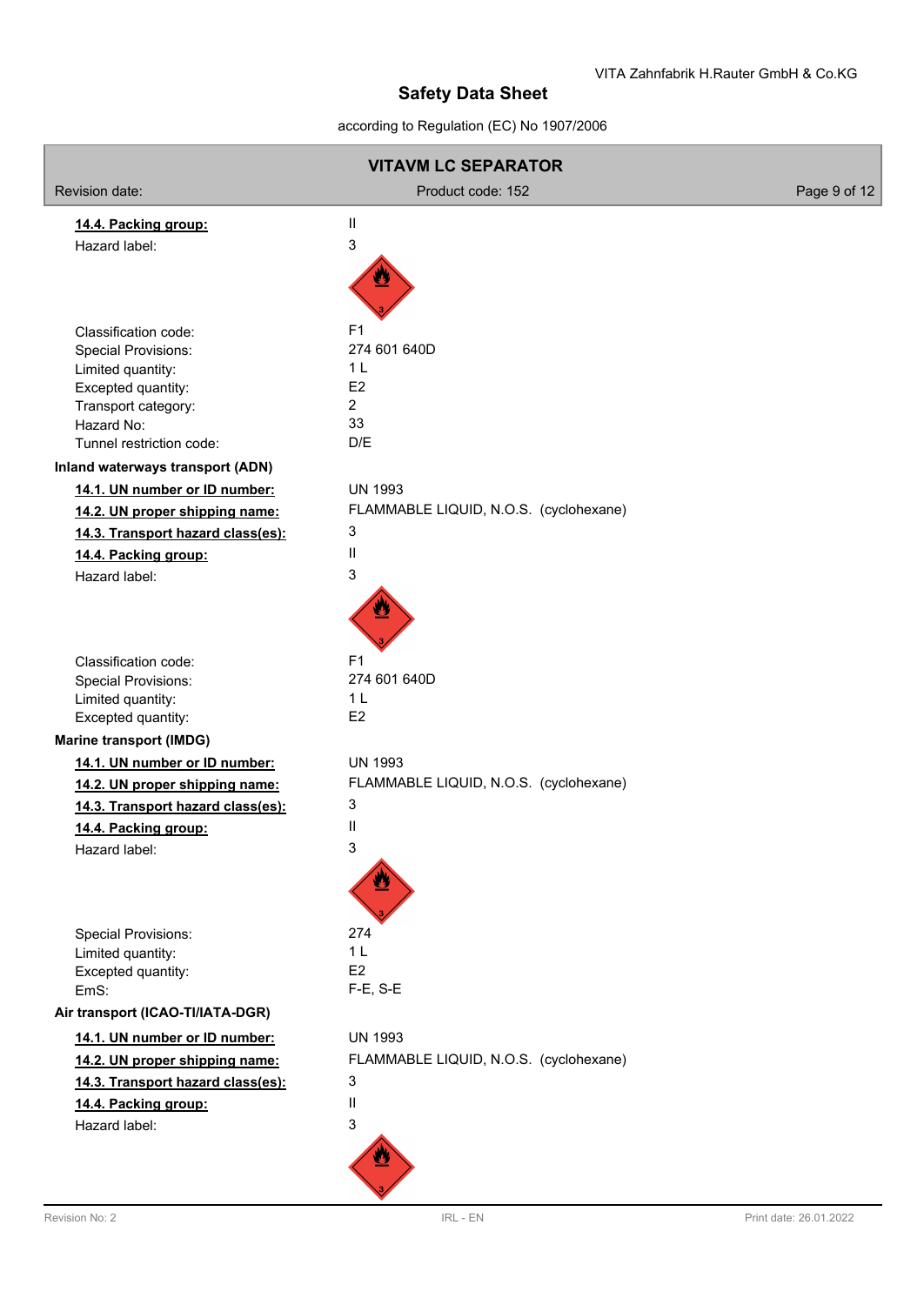## according to Regulation (EC) No 1907/2006

| <b>VITAVM LC SEPARATOR</b>                                                                                                                                                                                                                                                        |                                                                                                                                                                                                                                                    |               |  |  |
|-----------------------------------------------------------------------------------------------------------------------------------------------------------------------------------------------------------------------------------------------------------------------------------|----------------------------------------------------------------------------------------------------------------------------------------------------------------------------------------------------------------------------------------------------|---------------|--|--|
| <b>Revision date:</b>                                                                                                                                                                                                                                                             | Product code: 152                                                                                                                                                                                                                                  | Page 10 of 12 |  |  |
| <b>Special Provisions:</b><br>Limited quantity Passenger:<br>Passenger LQ:<br>Excepted quantity:<br>IATA-packing instructions - Passenger:<br>IATA-max. quantity - Passenger:<br>IATA-packing instructions - Cargo:<br>IATA-max. quantity - Cargo:<br>14.5. Environmental hazards | A3<br>1 <sub>L</sub><br>Y341<br>E2<br>353<br>5L<br>364<br>60 L                                                                                                                                                                                     |               |  |  |
| <b>ENVIRONMENTALLY HAZARDOUS:</b>                                                                                                                                                                                                                                                 | Yes                                                                                                                                                                                                                                                |               |  |  |
| Danger releasing substance:<br>14.6. Special precautions for user<br>Warning: Combustible liquid.<br>14.7. Maritime transport in bulk according to IMO instruments<br>not applicable                                                                                              | cyclohexane                                                                                                                                                                                                                                        |               |  |  |
| <b>SECTION 15: Regulatory information</b>                                                                                                                                                                                                                                         |                                                                                                                                                                                                                                                    |               |  |  |
|                                                                                                                                                                                                                                                                                   | 15.1. Safety, health and environmental regulations/legislation specific for the substance or mixture                                                                                                                                               |               |  |  |
| EU regulatory information<br>Restrictions on use (REACH, annex XVII):<br>Entry 3, Entry 40, Entry 48, Entry 57                                                                                                                                                                    |                                                                                                                                                                                                                                                    |               |  |  |
| 2010/75/EU (VOC):                                                                                                                                                                                                                                                                 | 10 % (86,7 g/l)                                                                                                                                                                                                                                    |               |  |  |
| 2004/42/EC (VOC):<br>Information according to 2012/18/EU<br>(SEVESO III):<br>Additional information:                                                                                                                                                                              | 10 % (86,7 g/l)<br>E1 Hazardous to the Aquatic Environment<br>P <sub>5c</sub>                                                                                                                                                                      |               |  |  |
| <b>National regulatory information</b>                                                                                                                                                                                                                                            |                                                                                                                                                                                                                                                    |               |  |  |
| Employment restrictions:                                                                                                                                                                                                                                                          | Observe restrictions to employment for juveniles according to the 'juvenile<br>work protection guideline' (94/33/EC). Observe employment restrictions<br>under the Maternity Protection Directive (92/85/EEC) for expectant or<br>nursing mothers. |               |  |  |
| Water hazard class (D):<br>15.2. Chemical safety assessment                                                                                                                                                                                                                       | 2 - obviously hazardous to water                                                                                                                                                                                                                   |               |  |  |

Chemical safety assessments for substances in this mixture were not carried out.

## **SECTION 16: Other information**

#### **Abbreviations and acronyms**

ADR: Accord européen sur le transport des marchandises dangereuses par Route (European Agreement concerning the International Carriage of Dangerous Goods by Road) IMDG: International Maritime Code for Dangerous Goods IATA: International Air Transport Association GHS: Globally Harmonized System of Classification and Labelling of Chemicals EINECS: European Inventory of Existing Commercial Chemical Substances ELINCS: European List of Notified Chemical Substances CAS: Chemical Abstracts Service LC50: Lethal concentration, 50%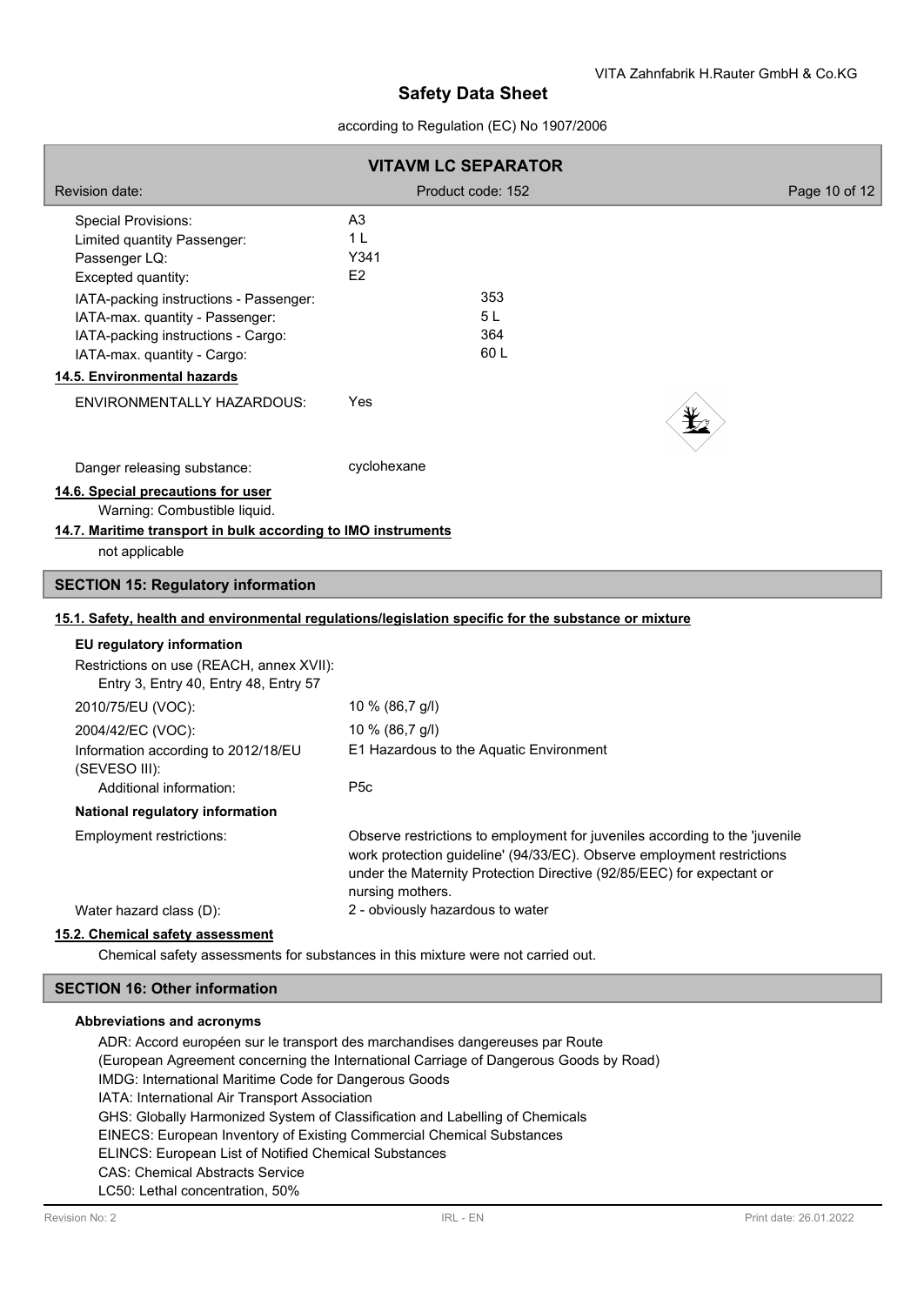according to Regulation (EC) No 1907/2006

# **VITAVM LC SEPARATOR**

Revision date: Product code: 152 Page 11 of 12

LD50: Lethal dose, 50% CLP: Classification, labelling and Packaging REACH: Registration, Evaluation and Authorization of Chemicals GHS: Globally Harmonised System of Classification, Labelling and Packaging of Chemicals UN: United Nations DNEL: Derived No Effect Level DMEL: Derived Minimal Effect Level PNEC: Predicted No Effect Concentration ATE: Acute toxicity estimate LL50: Lethal loading, 50% EL50: Effect loading, 50% EC50: Effective Concentration 50% ErC50: Effective Concentration 50%, growth rate NOEC: No Observed Effect Concentration BCF: Bio-concentration factor PBT: persistent, bioaccumulative, toxic vPvB: very persistent, very bioaccumulative RID: Regulations concerning the international carriage of dangerous goods by rail ADN: European Agreement concerning the International Carriage of Dangerous Goods by Inland Waterways (Accord européen relatif au transport international des marchandises dangereuses par voies de navigation intérieures) EmS: Emergency Schedules MFAG: Medical First Aid Guide ICAO: International Civil Aviation Organization MARPOL: International Convention for the Prevention of Marine Pollution from Ships IBC: Intermediate Bulk Container VOC: Volatile Organic Compounds SVHC: Substance of Very High Concern For abbreviations and acronyms, see table at http://abbrev.esdscom.eu **Classification for mixtures and used evaluation method according to Regulation (EC) No. 1272/2008 [CLP]**

| Classification          | Classification procedure |
|-------------------------|--------------------------|
| Flam. Lig. 2; H225      | On basis of test data    |
| Asp. Tox. 1; H304       | Calculation method       |
| Skin Irrit. 2: H315     | Calculation method       |
| Eye Dam. 1; H318        | Calculation method       |
| Repr. 2; H361d          | Calculation method       |
| STOT SE 3; H336         | Calculation method       |
| STOT RE 2; H373         | Calculation method       |
| Aquatic Acute 1; H400   | Calculation method       |
| Aquatic Chronic 1: H410 | Calculation method       |

#### **Relevant H and EUH statements (number and full text)**

| H <sub>225</sub> | Highly flammable liquid and vapour.           |
|------------------|-----------------------------------------------|
| H300             | Fatal if swallowed.                           |
| H302             | Harmful if swallowed.                         |
| H304             | May be fatal if swallowed and enters airways. |
| H314             | Causes severe skin burns and eye damage.      |
| H315             | Causes skin irritation.                       |
| H318             | Causes serious eye damage.                    |
| H319             | Causes serious eye irritation.                |
| H335             | May cause respiratory irritation.             |